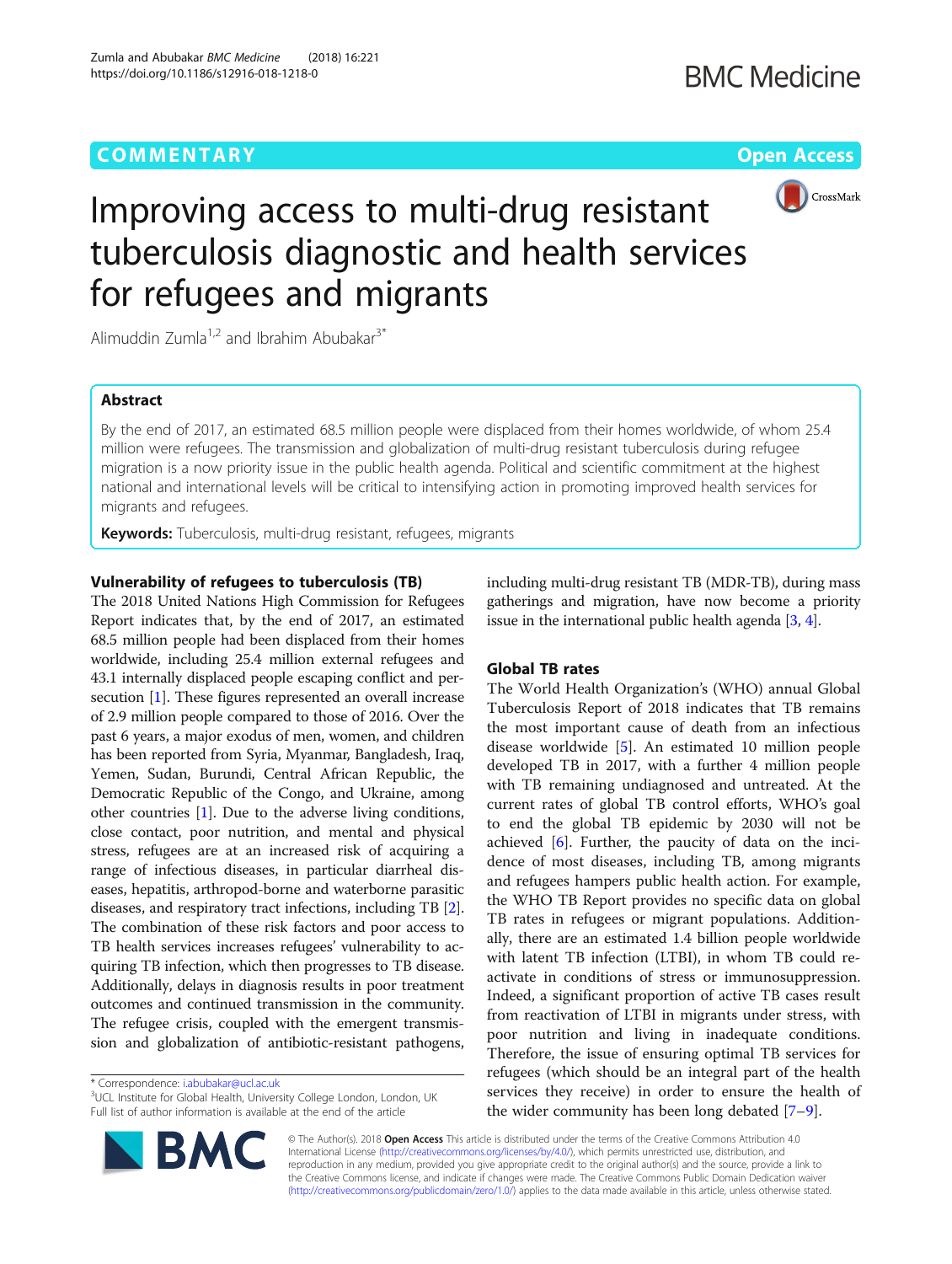### Global spread of multidrug-resistant (MDR) TB

In 2017, an estimated 558,000 people developed drug-resistant TB [[5\]](#page-2-0), of whom an estimated 458,000 had MDR-TB (defined as resistance to the two first-line TB drugs, rifampicin and isoniazid). As a result, only half of patients with MDR-TB are cured after receiving appropriate treatment. MDR-TB continues to spread globally and is a major threat to global health security. Indeed, it is estimated that, over the next 35 years, MDR-TB will result in the deaths of approximately 75 million people [[10\]](#page-2-0). MDR-TB treatment is expensive, associated with toxic side-effects, and observed therapy and dedicated patient support are required to ensure adherence and cure as well as to minimize the risk of emergence of extensively drug-resistant TB [\[11\]](#page-2-0).

#### MDR-TB in refugees

Accurate data on the global prevalence of MDR-TB in refugee and displaced populations worldwide is not available. Despite being recognized as a priority global health issue, accurate global data on the epidemiology, transmission dynamics, access to health services, and impact of TB in refugees on local health services and populations in developing countries have not been readily forthcoming [\[12\]](#page-2-0). The past 6 years have seen waves of refugees migrating to Europe. In anticipation of the threat of importation of infectious diseases to western Europe, a flurry of activity by public health systems have established, screening procedures for refugees and migrants from eastern Europe, Africa, Asia, and the Middle East. Nevertheless, an increasing number of reports on TB in migrants and refugees within Europe shows that the hysteria surrounding the importation of MDR-TB by refugee populations appears to be unfounded [\[13,](#page-2-0) [14\]](#page-2-0). In a systematic evaluation of data on MDR-TB and migration in Europe [\[15](#page-2-0)], all MDR-TB cases diagnosed in Austria, the Netherlands, and Norway, as well as a high proportion of those reported in other European countries (90% in the UK, 89% in France, 87% in Italy, and 94% in Germany), occurred in migrants. However, these refugees were already at higher risk of contracting MDR-TB in their country of origin, where high MDR-TB rates prevail. A study from Norway showed that migrants from high TB-incidence countries had little influence on the transmission of TB in Norway [\[16\]](#page-2-0).

In the BMC Medicine Migrant and Refugee Health collection ([https://www.biomedcentral.com/collections/](https://www.biomedcentral.com/collections/migrant-and-refugee-health) [migrant-and-refugee-health](https://www.biomedcentral.com/collections/migrant-and-refugee-health)), two studies discuss the issue of refugees and MDR-TB. Pescarini et al. [[17](#page-2-0)] describe a cross-sectional study in a central area of Sao Paulo, Brazil, focusing on migration and TB transmission utilizing molecular genotyping. Cross-transmission between migrants and Brazilians was confirmed, yet the contribution by migrants was not substantial. Nellums et al. [\[18\]](#page-2-0) conducted a systematic review and metanalyses of 15 selected studies reporting MDR-TB treatment outcomes for 258 migrants and 174 non-migrants in European countries. The estimated rate of adherence to MDR-TB treatment across all patients was 71% . MDR-TB treatment adherence rates among migrants in high-income, low TB-incidence countries approached global targets for treatment success (75%) and were comparable to rates in non-migrants. Therefore, approximately 70% of migrant and non-migrant patients appear to adhere to MDR-TB treatment. Nevertheless, only 50% of MDR-TB patients worldwide successfully complete treatment, with nearly 25% being lost to follow-up [[5\]](#page-2-0). This indicates the importance of increasing adherence by reducing the associated social risk factors, which in turn could achieve higher MDR-TB treatment completion rates and enable reductions in transmission.

#### TB screening in refugees

Urgent calls for action have been voiced to ensure access to early diagnosis and care of TB among refugees [\[9](#page-2-0)]. Indeed, most high-income countries now have dedicated refugee TB screening policies. A survey related to TB control programs in 29 member states of the Organization for Economic Cooperation and Development in 2010 [[7](#page-2-0)] showed that 86% and 55% of these countries had TB screening programs for active TB and LTBI, respectively. Ideally, baseline TB screening should be completed for every refugee child and adolescent on arrival, with a subsequent follow-up over the next 2 years. This approach creates substantial pressure on the limited healthcare resources of 'host countries'. Therefore, a comprehensive framework for the prevention and reduction of the TB burden among migrants and refugees, in line with the WHO End TB strategy, has been suggested [\[2\]](#page-2-0). The framework emphasizes the conduct of priority operational research to define the TB burden in refugee situations, the challenges of access to healthcare, and the biomedical, social and structural determinants of TB across the full migration pathway, as well as a cascade of care policies ranging from the prevention to the diagnosis and treatment of TB. The data would form the basis of a developing migrant- and refugee-sensitive care and prevention program, with supportive intersectoral policies and systems.

Political commitments at the highest national and international levels provide hope for the improvement of the currently appalling status quo of global TB [[19\]](#page-2-0). Following the first global ministerial conference on TB in Moscow in 2017 [[20](#page-3-0)], and in advance of the UN high-level meeting on TB in 2018, the WHO, the Stop TB Partnership, and The Global Fund to Fight AIDS, Tuberculosis and Malaria launched a joint initiative to scale-up the End TB response towards universal access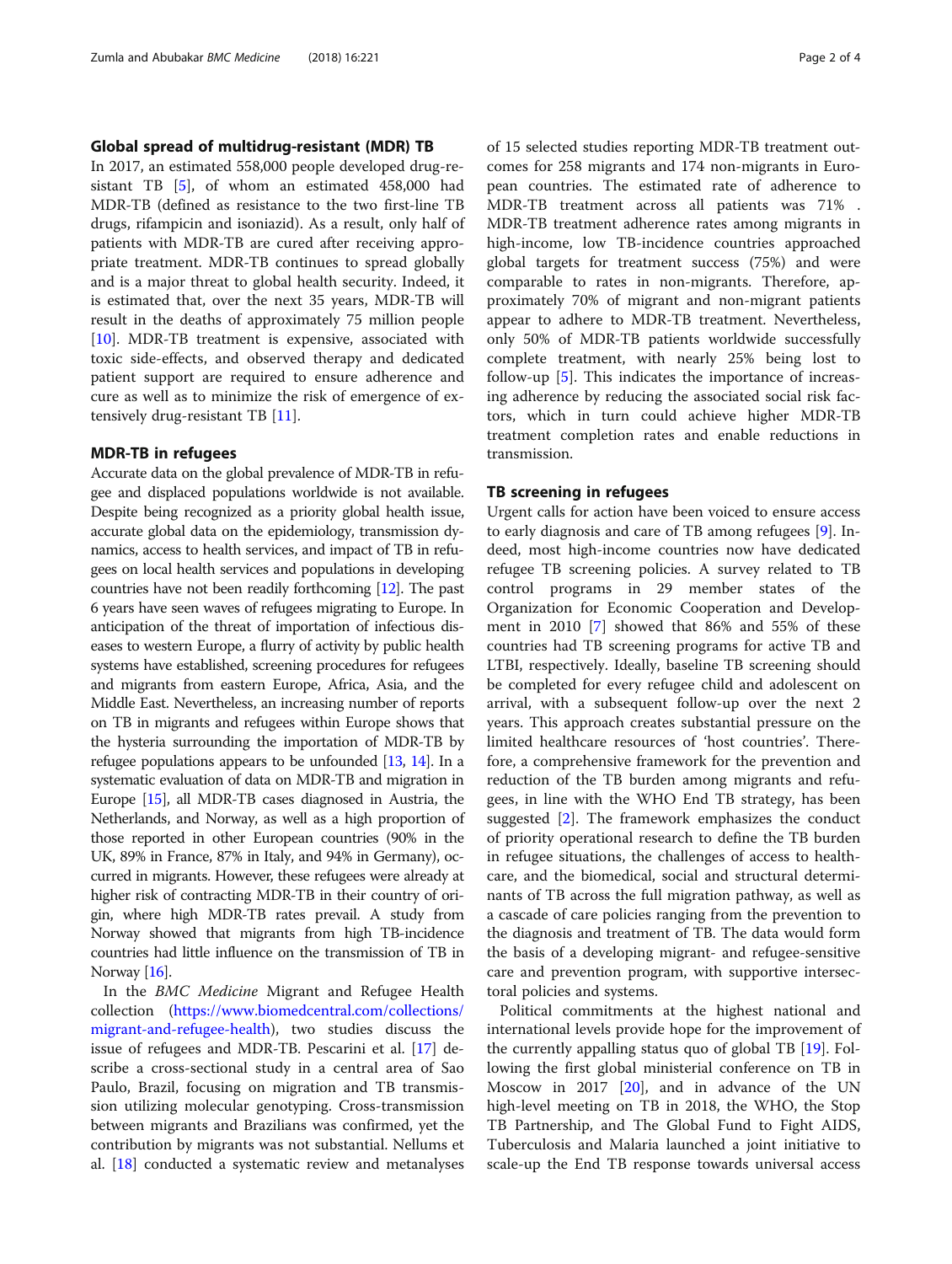<span id="page-2-0"></span>to TB prevention and care. The "FIND. TREAT. ALL. #EndTB" initiative [\[21\]](#page-3-0) aims to scale-up the global response towards universal access to TB prevention and care, with an ambitious target to diagnose, treat, and report 40 million people with TB, including 3.5 million children and 1.5 million people with drug-resistant TB, between 2018 and 2022.

## Conclusions

Achieving the WHO TB control targets will require the combined efforts of many stakeholders, including donors, governments, civil society, advocacy groups, TB-affected communities, the private sector, and global public health bodies, to accelerate access to prevention and care as well as to monitor progress [19]. The initiative encompasses all countries, with priority given to the 30 high TB burden countries listed in the WHO 2018 Global TB Report [5]. It is critical that the specific issue of TB in refugees is incorporated and implemented in these initiatives. Achieving universal coverage and access to healthcare is an acknowledged human right, as enshrined in the United Nations Universal Declaration of Human Rights Article 25. Political and scientific commitment at the highest national and international levels will be critical to intensifying action in promoting the health of migrants on the road to achieving the WHO End TB targets.

#### Acknowledgements

AZ and IA are in receipt of an NIHR Senior Investigator award and EDCTP grant PANDORA-ID-NET. IA also acknowledges funding from the European Union's CHAFEA funded E-DETECT TB program.

#### Declarations

Professor Ibrahim Abubakar and Sir Alimuddin Zumla are guest editors of the Migrant and Refugee Health BMC Medicine collection.

#### Authors' contributions

AZ and IA both contributed equally to the ideation, literature searches, writing and finalization of the manuscript. Both authors read and approved the final manuscript.

#### Competing interests

AZ and IA are TB and global health experts and serve on various international expert advisory committees related to TB and global health. IA undertook paid consultancy work in support of the Doctors of the World 2017 Observatory report – Falling Through the Cracks: The Failure of Universal Healthcare Coverage in Europe.

#### Publisher's Note

Springer Nature remains neutral with regard to jurisdictional claims in published maps and institutional affiliations.

#### Author details

<sup>1</sup> Division of Infection and Immunity, Centre for Clinical Microbiology, University College London, London, UK. <sup>2</sup>NIHR Biomedical Research Centre, University College London Hospitals NHS Foundation Trust, London, UK. <sup>3</sup>UCL Institute for Global Health, University College London, London, UK.

Received: 22 October 2018 Accepted: 13 November 2018 Published online: 30 November 2018

#### References

- 1. UNHCR The UN Refugee Agency. Global Trends: Forced Displaced in 2017. [http://www.unhcr.org/5b27be547.pdf.](http://www.unhcr.org/5b27be547.pdf) Accessed 5 Sept 2018.
- 2. Dhavan P, Dias HM, Creswell J, Weil D. An overview of tuberculosis and migration. Int J Tuberc Lung Dis. 2017;21:610-23.
- 3. Zumla A, Azhar EI, Hui DS, Shafi S, Petersen E, Memish ZA. Global spread of antibiotic-resistant bacteria and mass-gathering religious events. Lancet Infect Dis. 2018;18(5):488–90.
- 4. Nellums LB, Thompson H, Holmes A, Castro-Sánchez E, Otter JA, Norredam M, Friedland JS, Hargreaves S. Antimicrobial resistance among migrants in Europe: a systematic review and meta-analysis. Lancet Infect Dis. 2018;18(7): 796–811.
- 5. World Health Organization. Global Tuberculosis Report 2018. Geneva: WHO; 2018. [http://www.who.int/tb/publications/global\\_report/en/](http://www.who.int/tb/publications/global_report/en/). Accessed 28 Sept 2018
- 6. World Health Organization. The End TB Strategy: Global Strategy and Targets for Tuberculosis Prevention, Care and Control after 2015. Geneva: WHO; 2015. [http://www.who.int/tb/post2015\\_strategy/en/](http://www.who.int/tb/post2015_strategy/en/). Accessed 4 Oct 2018
- 7. Pareek M, Baussano I, Abubakar I, Dye C, Lalvani A. Evaluation of immigrant tuberculosis screening in industrialized countries. Emerg Infect Dis. 2012;18:1422–9.
- 8. Jackson C, Abubakar I. Ending tuberculosis in risk groups in Europe: challenges from travel and population movement. Euro Surveill. 2017;22(12). <https://doi.org/10.2807/1560-7917.ES.2017.22.12.30489>.
- Dara M, Solovic I, Sotgiu G, D'Ambrosio L, Centis R, Goletti D, Duarte R, Aliberti S, de Benedictis FM, Bothamley G, Schaberg T, Abubakar I, Ward B, Teixeira V, Gratziou C, Migliori GB. Call for urgent actions to ensure access to early diagnosis and care of tuberculosis among refugees: Statement of the European Respiratory Society and the European Region of the International Union Against Tuberculosis and Lung Disease. Eur Respir J. 2016;47(5):1345–7.
- 10. The price of a pandemic 2017. All Party Parliamentary group on Global TB Web: [http://www.tbonline.info/posts/2017/11/26/price-pandemic-2017/.](http://www.tbonline.info/posts/2017/11/26/price-pandemic-2017/) Accessed 4 Oct 2018. [http://media.wix.com/ugd/309c93\\_](http://media.wix.com/ugd/309c93_f0731d24f4754cd4a0ac0d6f6e67a526.pdf) [f0731d24f4754cd4a0ac0d6f6e67a526.pdf](http://media.wix.com/ugd/309c93_f0731d24f4754cd4a0ac0d6f6e67a526.pdf). Accessed 4 Oct 2018.
- 11. Tiberi S, du Plessis N, Walzl G, Vjecha MJ, Rao M, Ntoumi F, Mfinanga S, Kapata N, Mwaba P, McHugh TD, Ippolito G, Migliori GB, Maeurer MJ, Zumla A. Tuberculosis: progress and advances in development of new drugs, treatment regimens, and host-directed therapies. Lancet Infect Dis. 2018; 18(7):e183–98.
- 12. Khan MS, Osei-Kofi A, Omar A, Kirkbride H, Kessel A, Abbara A, Heymann D, Zumla A, Dar O. Pathogens, prejudice, and politics: the role of the global health community in the European refugee crisis. Lancet Infect Dis. 2016; 16(8):e173–7. [https://doi.org/10.1016/S1473-3099\(16\)30134-7.](https://doi.org/10.1016/S1473-3099(16)30134-7)
- 13. Zignol M, Dara M, Dean AS, Falzon D, Dadu A, Kremer K, et al. Drugresistant tuberculosis in the WHO European region: an analysis of surveillance data. Drug Resist Updat. 2013;16:108e15.
- 14. Lönnroth K, Mor Z, Erkens C, Bruchfeld J, Nathavitharana RR, van der Werf MJ, Lange C. Tuberculosis in migrants in low-incidence countries: epidemiology and intervention entry points. Int J Tuberc Lung Dis. 2017;21:624–37.
- 15. Hargreaves S, Lönnroth K, Nellums LB, Olaru ID, Nathavitharana RR, Norredam M, Friedland JS. Multidrug-resistant tuberculosis and migration to Europe. Clin Microbiol Infect. 2017;23:141–6.
- 16. Dahle UR, Eldholm V, Winje BA, Mannsåker T, Heldal E. Impact of immigration on the molecular epidemiology of Mycobacterium tuberculosis in a low-incidence country. Am J Respir Crit Care Med. 2007;176(9):930–5.
- 17. Pescarini JM, Simonsen V, Ferrazoli L, Rodrigues LC, Oliveira RS, Waldman EA, Houben R. Migration and tuberculosis transmission in a middle-income country: a cross-sectional study in a central area of São Paulo, Brazil. BMC Med. 2018;16:62. <https://doi.org/10.1186/s12916-018-1055-1>.
- 18. Nellums LB, Rustage K, Hargreaves S, Friedland JS. Multidrug-resistant tuberculosis treatment adherence in migrants: a systematic review and meta-analysis. BMC Med. 2018;16:27. [https://doi.org/10.1186/s12916-017-](https://doi.org/10.1186/s12916-017-1001-7) [1001-7](https://doi.org/10.1186/s12916-017-1001-7).
- 19. Zumla A, Petersen E. The historic and unprecedented United Nations General Assembly High Level Meeting on Tuberculosis (UNGA-HLM-TB) –